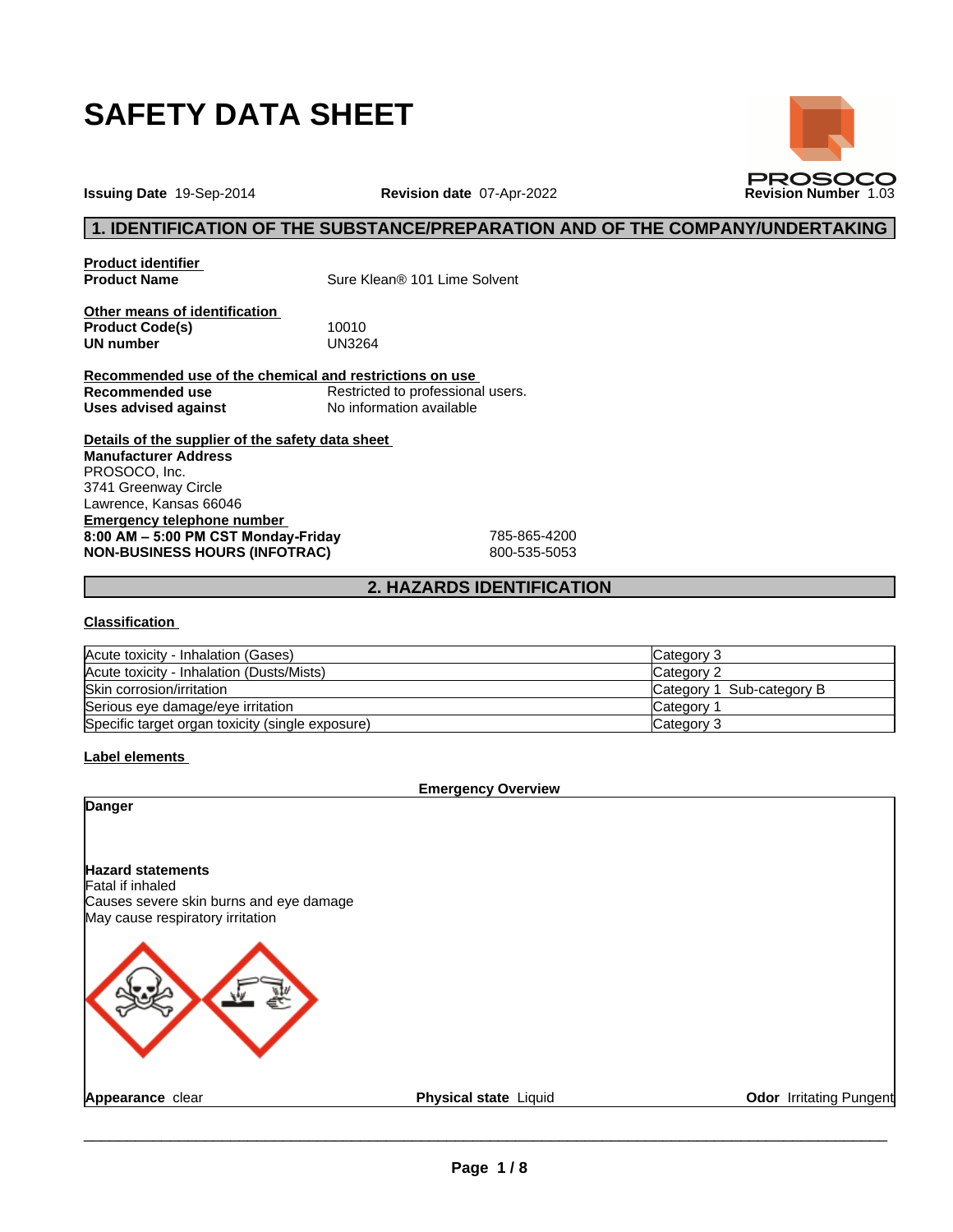### **Precautionary Statements - Prevention**

Use only outdoors or in a well-ventilated area Do not breathe dust/fume/gas/mist/vapors/spray Wear respiratory protection Wash face, hands and any exposed skin thoroughly after handling Wear protective gloves/protective clothing/eye protection/face protection

### **Precautionary Statements - Response**

Immediately call a POISON CENTER or doctor/physician IF IN EYES: Rinse cautiously with water for several minutes. Remove contact lenses, if present and easy to do. Continue rinsing Immediately call a POISON CENTER or doctor/physician IF ON SKIN (or hair): Remove/Take off immediately all contaminated clothing. Rinse skin with water/shower Wash contaminated clothing before reuse IF INHALED: Remove victim to fresh air and keep at rest in a position comfortable for breathing Immediately call a POISON CENTER or doctor/physician Call a POISON CENTER or doctor/physician if you feel unwell IF SWALLOWED: Rinse mouth. DO NOT induce vomiting

 $\_$  ,  $\_$  ,  $\_$  ,  $\_$  ,  $\_$  ,  $\_$  ,  $\_$  ,  $\_$  ,  $\_$  ,  $\_$  ,  $\_$  ,  $\_$  ,  $\_$  ,  $\_$  ,  $\_$  ,  $\_$  ,  $\_$  ,  $\_$  ,  $\_$  ,  $\_$  ,  $\_$  ,  $\_$  ,  $\_$  ,  $\_$  ,  $\_$  ,  $\_$  ,  $\_$  ,  $\_$  ,  $\_$  ,  $\_$  ,  $\_$  ,  $\_$  ,  $\_$  ,  $\_$  ,  $\_$  ,  $\_$  ,  $\_$  ,

## **Precautionary Statements - Storage**

Store locked up Store in a well-ventilated place. Keep container tightly closed

### **Precautionary Statements - Disposal**

Dispose of contents/container to an approved waste disposal plant

### **Hazards not otherwise classified (HNOC)**

**Other information**

 $\cdot$  May be harmful if swallowed

# **3. COMPOSITION/INFORMATION ON INGREDIENTS**

| Chemical name     | <b>CAS No.</b>           | Weight-%                | <b>Trade Secret</b> |
|-------------------|--------------------------|-------------------------|---------------------|
| .<br>Water        | 7722<br>-18-5<br>∵ -∠د ، | 100<br>c٥<br>οu         |                     |
| Hydrogen Chloride | 7647<br>7-01-0           | $\Omega$<br>$10 -$<br>ು |                     |

\* The exact percentage (concentration) of composition has been withheld as a trade secret.

## **4. FIRST AID MEASURES**

### **Description of first aid measures**

| <b>General advice</b>              | Immediate medical attention is required.                                                                                                                                                            |
|------------------------------------|-----------------------------------------------------------------------------------------------------------------------------------------------------------------------------------------------------|
| Eye contact                        | Rinse immediately with plenty of water, also under the eyelids, for at least 15 minutes. Keep<br>eye wide open while rinsing. Do not rub affected area. Immediate medical attention is<br>required. |
| <b>Skin Contact</b>                | Immediate medical attention is required. Wash off immediately with soap and plenty of<br>water while removing all contaminated clothes and shoes.                                                   |
| <b>Inhalation</b>                  | Remove to fresh air. If not breathing, give artificial respiration. If breathing is difficult, give<br>oxygen. Call a physician or poison control center immediately.                               |
| Ingestion                          | Do NOT induce vomiting. Clean mouth with water. Drink plenty of water. Never give<br>anything by mouth to an unconscious person. Call a physician or poison control center<br>immediately.          |
| Self-protection of the first aider | Use personal protective equipment as required. Avoid contact with skin, eyes or clothing.                                                                                                           |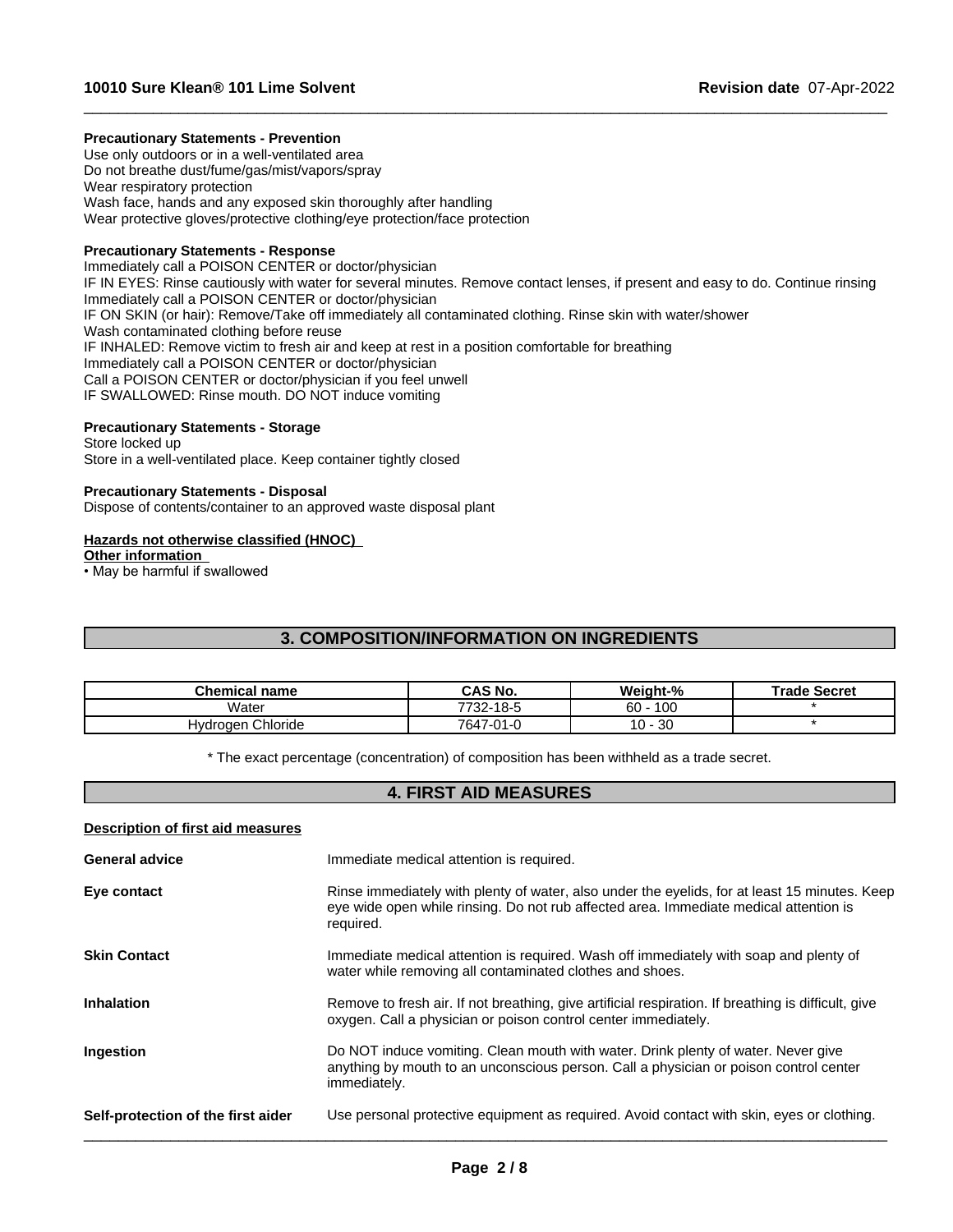### **Most important symptoms and effects, both acute and delayed**

| <b>Symptoms</b>    | The product causes burns of eyes, skin and mucous membranes.                                                                                                                                                                                                                                                                                                              |  |  |
|--------------------|---------------------------------------------------------------------------------------------------------------------------------------------------------------------------------------------------------------------------------------------------------------------------------------------------------------------------------------------------------------------------|--|--|
|                    | Indication of any immediate medical attention and special treatment needed                                                                                                                                                                                                                                                                                                |  |  |
| Note to physicians | Product is a corrosive material. Use of gastric lavage or emesis is contraindicated.<br>Possible perforation of stomach or esophagus should be investigated. Do not give<br>chemical antidotes. Asphyxia from glottal edema may occur. Marked decrease in blood<br>pressure may occur with moist rales, frothy sputum, and high pulse pressure. Treat<br>symptomatically. |  |  |

 $\_$  ,  $\_$  ,  $\_$  ,  $\_$  ,  $\_$  ,  $\_$  ,  $\_$  ,  $\_$  ,  $\_$  ,  $\_$  ,  $\_$  ,  $\_$  ,  $\_$  ,  $\_$  ,  $\_$  ,  $\_$  ,  $\_$  ,  $\_$  ,  $\_$  ,  $\_$  ,  $\_$  ,  $\_$  ,  $\_$  ,  $\_$  ,  $\_$  ,  $\_$  ,  $\_$  ,  $\_$  ,  $\_$  ,  $\_$  ,  $\_$  ,  $\_$  ,  $\_$  ,  $\_$  ,  $\_$  ,  $\_$  ,  $\_$  ,

# **5. FIRE-FIGHTING MEASURES**

### **Suitable Extinguishing Media**

Use extinguishing measures that are appropriate to local circumstances and the surrounding environment.

**Unsuitable Extinguishing Media** Caution: Use of water spray when fighting fire may be inefficient.

# **Specific hazards arising from the chemical**

The product causes burns of eyes, skin and mucous membranes. Thermal decomposition can lead to release of irritating and toxic gases and vapors. In the event of fire and/or explosion do not breathe fumes.

#### **Protective equipment and precautions for firefighters**

As in any fire, wear self-contained breathing apparatus pressure-demand, MSHA/NIOSH (approved or equivalent) and full protective gear.

# **6. ACCIDENTAL RELEASE MEASURES**

### **Personal precautions, protective equipment and emergency procedures**

| <b>Personal precautions</b>                          | Evacuate personnel to safe areas. Avoid contact with skin, eyes or clothing. Use personal<br>protective equipment as required.                                              |
|------------------------------------------------------|-----------------------------------------------------------------------------------------------------------------------------------------------------------------------------|
| <b>Environmental precautions</b>                     |                                                                                                                                                                             |
| <b>Environmental precautions</b>                     | Do not allow into any sewer, on the ground or into any body of water. Should not be<br>released into the environment. See Section 12 for additional ecological information. |
| Methods and material for containment and cleaning up |                                                                                                                                                                             |
| <b>Methods for containment</b>                       | Prevent further leakage or spillage if safe to do so. Dike far ahead of liquid spill for later<br>disposal.                                                                 |
| Methods for cleaning up                              | Dam up. Soak up with inert absorbent material. Pick up and transfer to properly labeled<br>containers. Clean contaminated surface thoroughly.                               |
|                                                      |                                                                                                                                                                             |

## **7. HANDLING AND STORAGE**

### **Precautions for safe handling**

Advice on safe handling Avoid contact with skin, eyes or clothing. Use personal protective equipment as required.<br>Ensure adequate ventilation, especially in confined areas. In case of insufficient ventilation, wear suitable respiratory equipment.

### **Conditions for safe storage, including any incompatibilities**

**Storage Conditions** Keep containers tightly closed in a cool, well-ventilated place. Keep away from food, drink and animal feeding stuffs.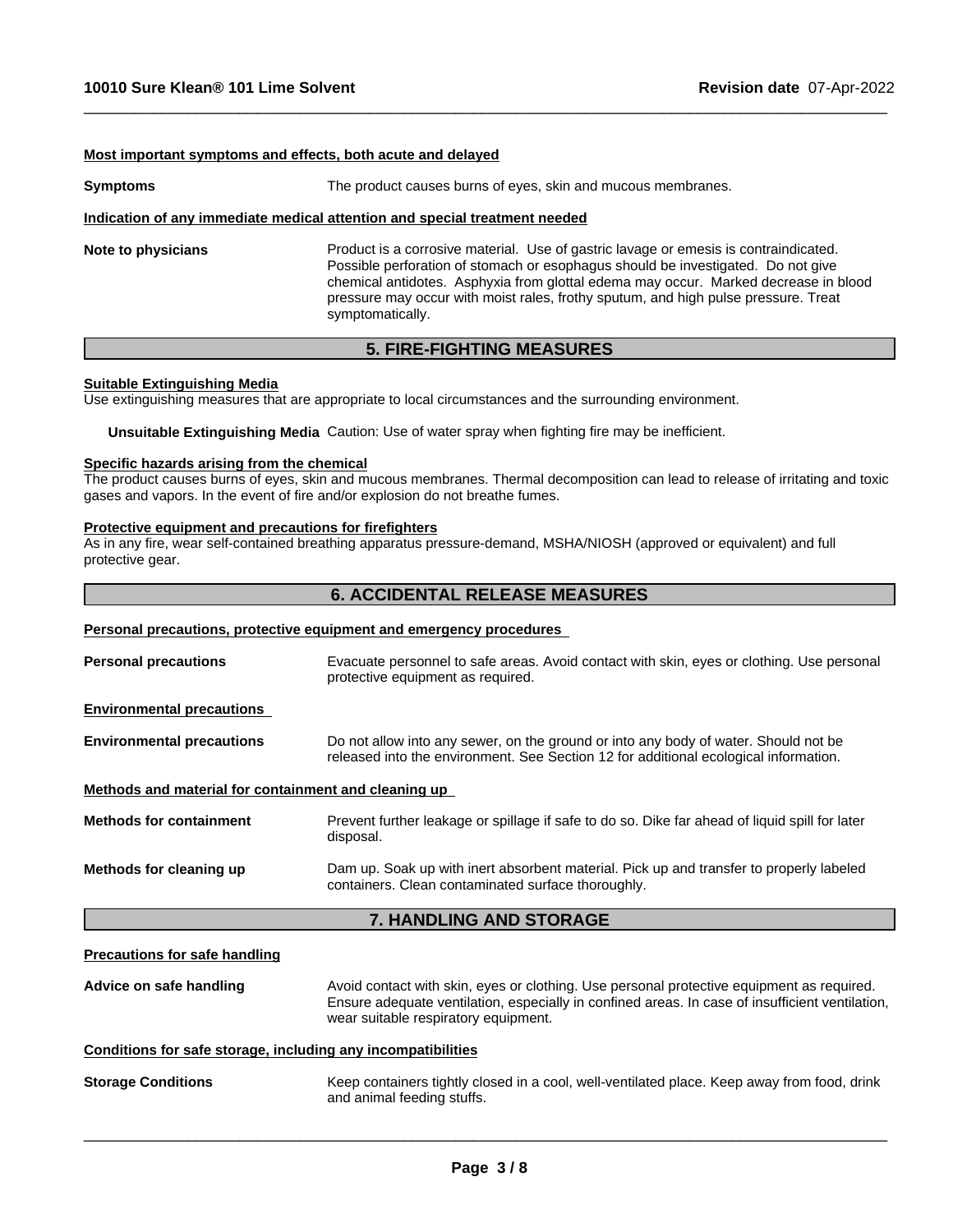**Incompatible materials** Incompatible with strong acids and bases. Incompatible with oxidizing agents. Metals.

 $\_$  ,  $\_$  ,  $\_$  ,  $\_$  ,  $\_$  ,  $\_$  ,  $\_$  ,  $\_$  ,  $\_$  ,  $\_$  ,  $\_$  ,  $\_$  ,  $\_$  ,  $\_$  ,  $\_$  ,  $\_$  ,  $\_$  ,  $\_$  ,  $\_$  ,  $\_$  ,  $\_$  ,  $\_$  ,  $\_$  ,  $\_$  ,  $\_$  ,  $\_$  ,  $\_$  ,  $\_$  ,  $\_$  ,  $\_$  ,  $\_$  ,  $\_$  ,  $\_$  ,  $\_$  ,  $\_$  ,  $\_$  ,  $\_$  ,

# **8. EXPOSURE CONTROLS/PERSONAL PROTECTION**

# **Control parameters**

## **Exposure Guidelines** .

| <b>Chemical name</b>                                                  | <b>ACGIH TLV</b>                                                                                                                                                                                                                                                                                                                                                                                                                                     | <b>OSHA PEL</b>                                                                                                                                                                                                                                                                                                                                                              | <b>NIOSH IDLH</b>                                              |
|-----------------------------------------------------------------------|------------------------------------------------------------------------------------------------------------------------------------------------------------------------------------------------------------------------------------------------------------------------------------------------------------------------------------------------------------------------------------------------------------------------------------------------------|------------------------------------------------------------------------------------------------------------------------------------------------------------------------------------------------------------------------------------------------------------------------------------------------------------------------------------------------------------------------------|----------------------------------------------------------------|
| Hydrogen Chloride<br>7647-01-0                                        | Ceiling: 2 ppm                                                                                                                                                                                                                                                                                                                                                                                                                                       | (vacated) Ceiling: 5 ppm<br>(vacated) Ceiling: 7 mg/m <sup>3</sup><br>Ceiling: 5 ppm<br>Ceiling: $7 \text{ mg/m}^3$                                                                                                                                                                                                                                                          | IDLH: 50 ppm<br>Ceiling: 5 ppm<br>Ceiling: 7 mg/m <sup>3</sup> |
| NIOSH IDLH Immediately Dangerous to Life or Health                    |                                                                                                                                                                                                                                                                                                                                                                                                                                                      |                                                                                                                                                                                                                                                                                                                                                                              |                                                                |
| <b>Other information</b>                                              | Vacated limits revoked by the Court of Appeals decision in AFL-CIO v. OSHA, 965 F.2d 962<br>(11th Cir., 1992).                                                                                                                                                                                                                                                                                                                                       |                                                                                                                                                                                                                                                                                                                                                                              |                                                                |
| <b>Appropriate engineering controls</b>                               |                                                                                                                                                                                                                                                                                                                                                                                                                                                      |                                                                                                                                                                                                                                                                                                                                                                              |                                                                |
| <b>Engineering Controls</b>                                           | constructed of acid resistant materials.                                                                                                                                                                                                                                                                                                                                                                                                             | Showers. Eyewash stations. Ventilation systems. Brush on or apply at the lowest practical<br>pressure. Do not atomize during application. Beware of wind drift. Proper work practices<br>and planning should be utilized to avoid contact with workers, passersby, and non-masonry<br>surfaces. Application equipment, scaffolding, swing stages and support systems must be |                                                                |
| Individual protection measures, such as personal protective equipment |                                                                                                                                                                                                                                                                                                                                                                                                                                                      |                                                                                                                                                                                                                                                                                                                                                                              |                                                                |
| <b>Eye/face protection</b>                                            | Tight sealing safety goggles. Face protection shield.                                                                                                                                                                                                                                                                                                                                                                                                |                                                                                                                                                                                                                                                                                                                                                                              |                                                                |
| Skin and body protection                                              | Wear protective gloves and protective clothing.                                                                                                                                                                                                                                                                                                                                                                                                      |                                                                                                                                                                                                                                                                                                                                                                              |                                                                |
| <b>Respiratory protection</b>                                         | If exposure limits are exceeded or irritation is experienced, NIOSH/MSHA approved<br>respiratory protection should be worn. Positive-pressure supplied air respirators may be<br>required for high airborne contaminant concentrations. Respiratory protection must be<br>provided in accordance with current local regulations.                                                                                                                     |                                                                                                                                                                                                                                                                                                                                                                              |                                                                |
| <b>General Hygiene Considerations</b>                                 | When using do not eat, drink or smoke. Wash contaminated clothing before reuse. Keep<br>away from food, drink and animal feeding stuffs. Contaminated work clothing should not be<br>allowed out of the workplace. Regular cleaning of equipment, work area and clothing is<br>recommended. Avoid contact with skin, eyes or clothing. Take off all contaminated clothing<br>and wash it before reuse. Wear suitable gloves and eye/face protection. |                                                                                                                                                                                                                                                                                                                                                                              |                                                                |

# **9. PHYSICAL AND CHEMICAL PROPERTIES**

## **Information on basic physical and chemical properties**

| <b>Physical state</b><br>Appearance<br>Color           | Liquid<br>clear<br>brown                             | Odor<br><b>Odor threshold</b> | Irritating Pungent<br>No information available |
|--------------------------------------------------------|------------------------------------------------------|-------------------------------|------------------------------------------------|
| <b>Property</b>                                        | Values                                               | Remarks • Method              |                                                |
| рH                                                     | 0.5                                                  | @ 1:6 Dilution                |                                                |
| Melting point / freezing point °F                      | $-30 °C /$<br>-22 °F                                 |                               |                                                |
| Boiling point / boiling range                          | No information available                             |                               |                                                |
| <b>Flash point</b>                                     |                                                      | Not Applicable                |                                                |
| <b>Evaporation rate</b>                                | No information available                             |                               |                                                |
| Flammability (solid, gas)                              | No information available                             |                               |                                                |
| <b>Flammability Limit in Air</b>                       |                                                      |                               |                                                |
| Upper flammability limit:<br>Lower flammability limit: | No information available<br>No information available |                               |                                                |
| Vapor pressure                                         | No information available                             |                               |                                                |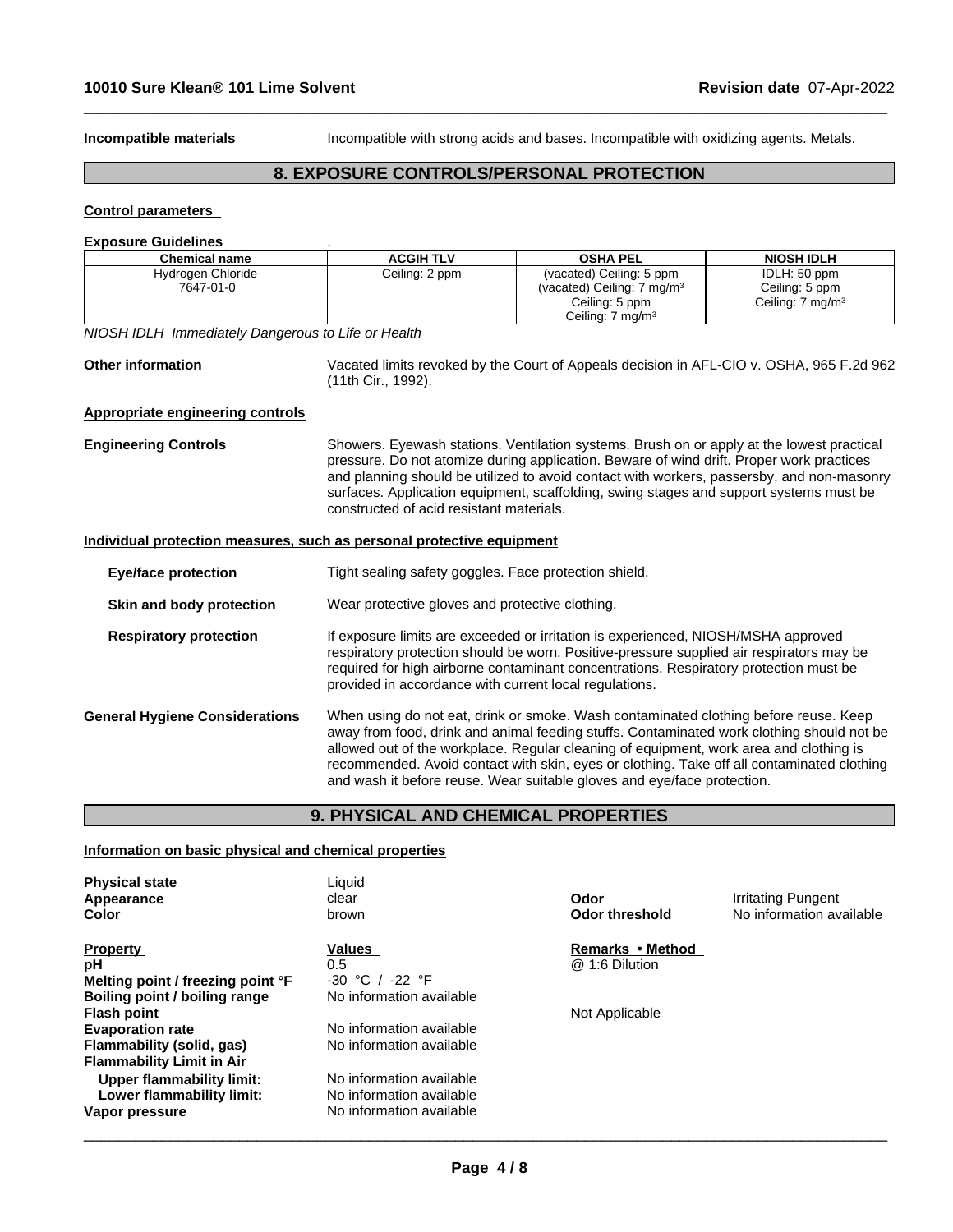**Explosive properties** Not Applicable **Oxidizing properties** Not Applicable **Vapor density No information available Specific gravity** 1.12<br> **Water solubility** 100% **Water solubility** 100%<br> **Solubility in other solvents** No information available **Solubility in other solvents**<br>**Partition coefficient Autoignition temperature No information available Not Applicable Not Applicable Decomposition temperature Not Applicable Decomposition temperature**<br>**Kinematic viscosity Kinematic viscosity**<br> **Community Dynamic viscosity**<br>
No information available

**No information available No information available** 

 $\_$  ,  $\_$  ,  $\_$  ,  $\_$  ,  $\_$  ,  $\_$  ,  $\_$  ,  $\_$  ,  $\_$  ,  $\_$  ,  $\_$  ,  $\_$  ,  $\_$  ,  $\_$  ,  $\_$  ,  $\_$  ,  $\_$  ,  $\_$  ,  $\_$  ,  $\_$  ,  $\_$  ,  $\_$  ,  $\_$  ,  $\_$  ,  $\_$  ,  $\_$  ,  $\_$  ,  $\_$  ,  $\_$  ,  $\_$  ,  $\_$  ,  $\_$  ,  $\_$  ,  $\_$  ,  $\_$  ,  $\_$  ,  $\_$  ,

# **10. STABILITY AND REACTIVITY**

# **Reactivity**

No data available

## **Chemical stability**

Stable under recommended storage conditions.

## **Possibility of hazardous reactions**

None under normal processing.

### **Conditions to avoid**

None known based on information supplied.

### **Incompatible materials**

Incompatible with strong acids and bases. Incompatible with oxidizing agents. Metals.

### **Hazardous decomposition products**

Thermal decomposition can lead to release of irritating and toxic gases and vapors.

## **11. TOXICOLOGICAL INFORMATION**

## **Information on likely routes of exposure**

| <b>Product Information</b> | Corrosive                        |
|----------------------------|----------------------------------|
| <b>Inhalation</b>          | Avoid breathing vapors or mists. |
| Eye contact                | Avoid contact with eyes.         |
| <b>Skin Contact</b>        | Avoid contact with skin.         |
| Ingestion                  | Do not taste or swallow.         |

### **Component Information**

| Chemical name     | LD50/Oral             | LD50/Dermal             | <b>Inhalation LC50</b>  |
|-------------------|-----------------------|-------------------------|-------------------------|
| Water             | (Rat)<br>> 90 mL/kg   |                         |                         |
| 7732-18-5         |                       |                         |                         |
| Hydrogen Chloride | 238 - 277 mg/kg (Rat) | $> 5010$ mg/kg (Rabbit) | $= 1.68$ mg/L (Rat) 1 h |
| 7647-01-0         |                       |                         |                         |

# **<u>Symptoms related to the physical, chemical and toxicological characteristics</u>**

**Symptoms** The product causes burns of eyes, skin and mucous membranes.

 $\overline{\phantom{a}}$  ,  $\overline{\phantom{a}}$  ,  $\overline{\phantom{a}}$  ,  $\overline{\phantom{a}}$  ,  $\overline{\phantom{a}}$  ,  $\overline{\phantom{a}}$  ,  $\overline{\phantom{a}}$  ,  $\overline{\phantom{a}}$  ,  $\overline{\phantom{a}}$  ,  $\overline{\phantom{a}}$  ,  $\overline{\phantom{a}}$  ,  $\overline{\phantom{a}}$  ,  $\overline{\phantom{a}}$  ,  $\overline{\phantom{a}}$  ,  $\overline{\phantom{a}}$  ,  $\overline{\phantom{a}}$ 

# **Delayed and immediate effects as well as chronic effects from short and long-term exposure**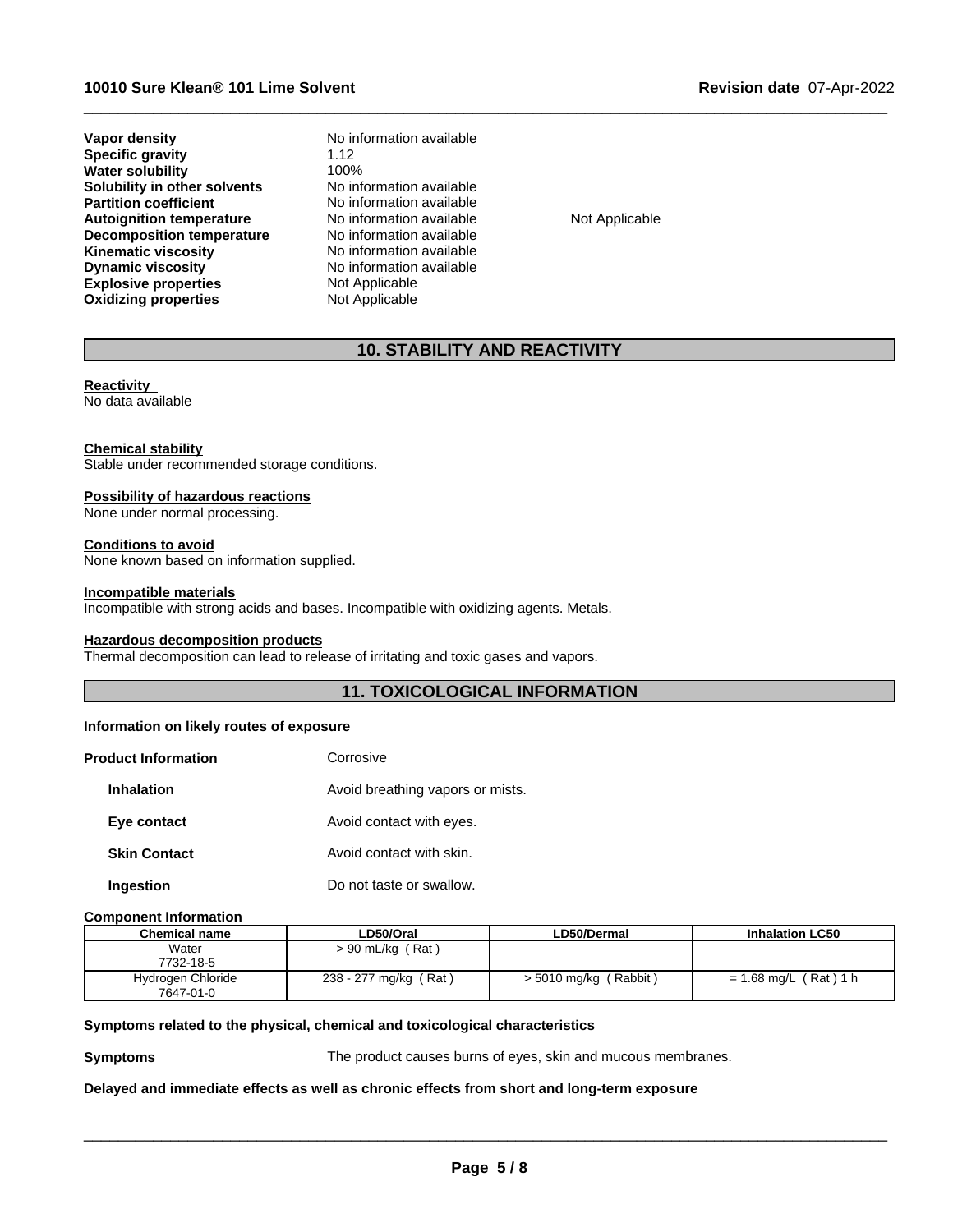| No information available.<br><b>Germ cell mutagenicity</b><br>Carcinogenicity<br>The table below indicates whether each agency has listed any ingredient as a carcinogen.<br><b>Chemical name</b><br><b>IARC</b><br><b>OSHA</b><br><b>ACGIH</b><br><b>NTP</b><br>Hydrogen Chloride<br>Group 3<br>X |  |
|----------------------------------------------------------------------------------------------------------------------------------------------------------------------------------------------------------------------------------------------------------------------------------------------------|--|
|                                                                                                                                                                                                                                                                                                    |  |
|                                                                                                                                                                                                                                                                                                    |  |
|                                                                                                                                                                                                                                                                                                    |  |
| 7647-01-0                                                                                                                                                                                                                                                                                          |  |
| IARC (International Agency for Research on Cancer)                                                                                                                                                                                                                                                 |  |
| Group 3 - Not Classifiable as to Carcinogenicity in Humans<br>OSHA (Occupational Safety and Health Administration of the US Department of Labor)<br>$X$ - Present                                                                                                                                  |  |
| No information available.<br><b>Reproductive toxicity</b>                                                                                                                                                                                                                                          |  |
| <b>STOT - single exposure</b><br>May cause respiratory irritation.                                                                                                                                                                                                                                 |  |
| No information available.<br><b>STOT - repeated exposure</b>                                                                                                                                                                                                                                       |  |
| No information available.<br><b>Aspiration hazard</b>                                                                                                                                                                                                                                              |  |
| Numerical measures of toxicity - Product Information                                                                                                                                                                                                                                               |  |
| Unknown acute toxicity                                                                                                                                                                                                                                                                             |  |
| The following values are calculated based on chapter 3.1 of the GHS document.                                                                                                                                                                                                                      |  |
| <b>ATEmix (oral)</b><br>2677 mg/kg                                                                                                                                                                                                                                                                 |  |
| <b>ATEmix (dermal)</b><br>19177 mg/kg                                                                                                                                                                                                                                                              |  |
| <b>ATEmix (inhalation-gas)</b><br>2154 mg/l<br><b>ATEmix (inhalation-dust/mist)</b>                                                                                                                                                                                                                |  |
| $0.2$ mg/l                                                                                                                                                                                                                                                                                         |  |
| <b>12. ECOLOGICAL INFORMATION</b>                                                                                                                                                                                                                                                                  |  |
| <b>Ecotoxicity</b>                                                                                                                                                                                                                                                                                 |  |
| Persistence and degradability<br>No information available.                                                                                                                                                                                                                                         |  |
|                                                                                                                                                                                                                                                                                                    |  |
| <b>Bioaccumulation</b><br>No information available.                                                                                                                                                                                                                                                |  |
| Other adverse effects<br>No information available                                                                                                                                                                                                                                                  |  |
| <b>13. DISPOSAL CONSIDERATIONS</b>                                                                                                                                                                                                                                                                 |  |
| Waste treatment methods                                                                                                                                                                                                                                                                            |  |
| Disposal should be in accordance with applicable regional, national and local laws and<br><b>Disposal of wastes</b><br>regulations.                                                                                                                                                                |  |
|                                                                                                                                                                                                                                                                                                    |  |
| Do not reuse container.                                                                                                                                                                                                                                                                            |  |
| <b>Contaminated packaging</b><br><b>US EPA Waste Number</b><br>D002                                                                                                                                                                                                                                |  |

 $\_$  ,  $\_$  ,  $\_$  ,  $\_$  ,  $\_$  ,  $\_$  ,  $\_$  ,  $\_$  ,  $\_$  ,  $\_$  ,  $\_$  ,  $\_$  ,  $\_$  ,  $\_$  ,  $\_$  ,  $\_$  ,  $\_$  ,  $\_$  ,  $\_$  ,  $\_$  ,  $\_$  ,  $\_$  ,  $\_$  ,  $\_$  ,  $\_$  ,  $\_$  ,  $\_$  ,  $\_$  ,  $\_$  ,  $\_$  ,  $\_$  ,  $\_$  ,  $\_$  ,  $\_$  ,  $\_$  ,  $\_$  ,  $\_$  ,

# **14. TRANSPORT INFORMATION**

| DOT                        | Regulated                                                       |
|----------------------------|-----------------------------------------------------------------|
| UN number                  | UN3264                                                          |
| UN proper shipping name    | Corrosive liquid, acidic, inorganic, n.o.s. (Hydrochloric Acid) |
| Transport hazard class(es) |                                                                 |
| Packing group              |                                                                 |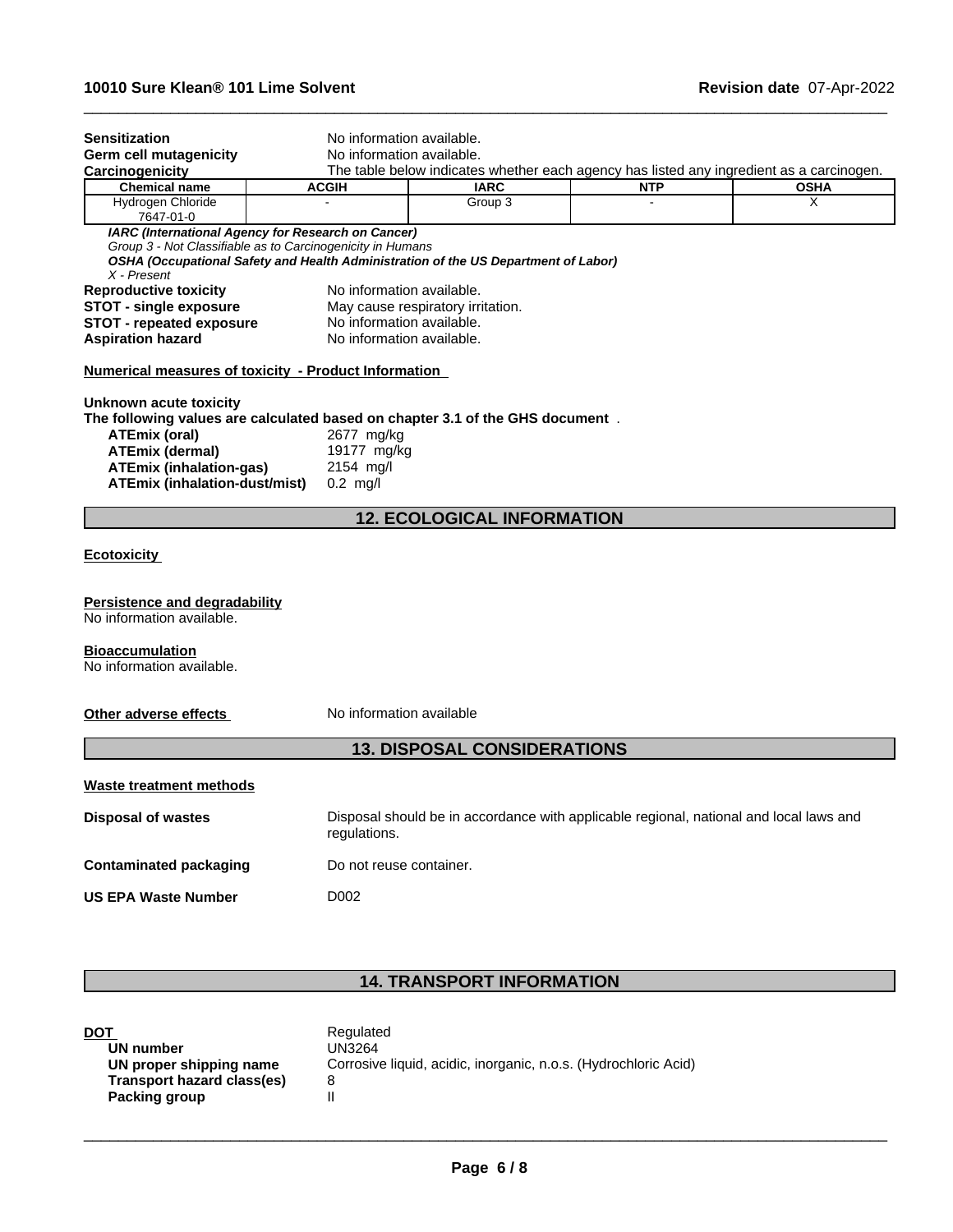# **15. REGULATORY INFORMATION**

 $\_$  ,  $\_$  ,  $\_$  ,  $\_$  ,  $\_$  ,  $\_$  ,  $\_$  ,  $\_$  ,  $\_$  ,  $\_$  ,  $\_$  ,  $\_$  ,  $\_$  ,  $\_$  ,  $\_$  ,  $\_$  ,  $\_$  ,  $\_$  ,  $\_$  ,  $\_$  ,  $\_$  ,  $\_$  ,  $\_$  ,  $\_$  ,  $\_$  ,  $\_$  ,  $\_$  ,  $\_$  ,  $\_$  ,  $\_$  ,  $\_$  ,  $\_$  ,  $\_$  ,  $\_$  ,  $\_$  ,  $\_$  ,  $\_$  ,

| <b>International Inventories</b> |          |
|----------------------------------|----------|
| TSCA                             | Complies |
| <b>DSL/NDSL</b>                  | Complies |
| Legend:                          |          |

 *TSCA - United States Toxic Substances Control Act Section 8(b) Inventory DSL/NDSL - Canadian Domestic Substances List/Non-Domestic Substances List*

## **US Federal Regulations**

## **SARA 313**

Section 313 of Title III of the Superfund Amendments and Reauthorization Act of 1986 (SARA). This product contains a chemical or chemicals which are subject to the reporting requirements of the Act and Title 40 of the Code of Federal Regulations, Part 372

| <b>Chemical name</b>                  | CAS No.   | Weight-%  | <b>SARA 313 - Threshold</b><br>Values % |  |
|---------------------------------------|-----------|-----------|-----------------------------------------|--|
| Hydrogen Chloride - 7647-01-0         | 7647-01-0 | $10 - 30$ | 1.0                                     |  |
| <b>SARA 311/312 Hazard Categories</b> |           |           |                                         |  |
| Acute health hazard                   | Yes       |           |                                         |  |
| <b>Chronic Health Hazard</b>          | Yes       |           |                                         |  |
| Fire hazard                           | No        |           |                                         |  |
| Sudden release of pressure hazard     | No        |           |                                         |  |
| <b>Reactive Hazard</b>                | No        |           |                                         |  |
|                                       |           |           |                                         |  |

### **CWA** (Clean Water Act)

This product contains the following substances which are regulated pollutants pursuant to the Clean Water Act (40 CFR 122.21 and 40 CFR 122.42)

| <b>Chemical name</b>           | <b>CWA - Reportable</b><br>Quantities | <b>CWA</b><br><b>Toxic Pollutants</b> | <b>CWA - Priority Pollutants</b> | <b>CWA - Hazardous</b><br><b>Substances</b> |
|--------------------------------|---------------------------------------|---------------------------------------|----------------------------------|---------------------------------------------|
| Hydrogen Chloride<br>7647-01-0 | 5000 lb                               |                                       |                                  |                                             |

## **CERCLA**

This material, as supplied, contains one or more substances regulated as a hazardous substance under the Comprehensive Environmental Response Compensation and Liability Act (CERCLA) (40 CFR 302)

| <b>Chemical name</b>                    | : Substances RQs<br>Hazardous | .A/SARA RQ<br>CERC' | (RQ)<br><b>Reportable Quantity</b>  |
|-----------------------------------------|-------------------------------|---------------------|-------------------------------------|
| Chloride<br>Hvdrogen                    | 5000 lu                       | 5000 ll             | RQ 5000 lb final RQ                 |
| 7647<br>$\mathbf{A}$<br>. .<br>. .<br>ີ |                               |                     | RQ<br><b>RQ</b><br>חדרה<br>kɑ final |

# **US State Regulations**

## **California Proposition 65**

This product does not contain any Proposition 65 chemicals

### **U.S. State Right-to-Know Regulations**

| <b>Chemical name</b>                         | <b>New</b><br>Jersev | Massachusetts | Pennsylvania |
|----------------------------------------------|----------------------|---------------|--------------|
| <b></b><br>Chloride<br>Hvdrogen<br>7647-01-L |                      |               |              |
|                                              |                      |               |              |

# **16. OTHER INFORMATION**